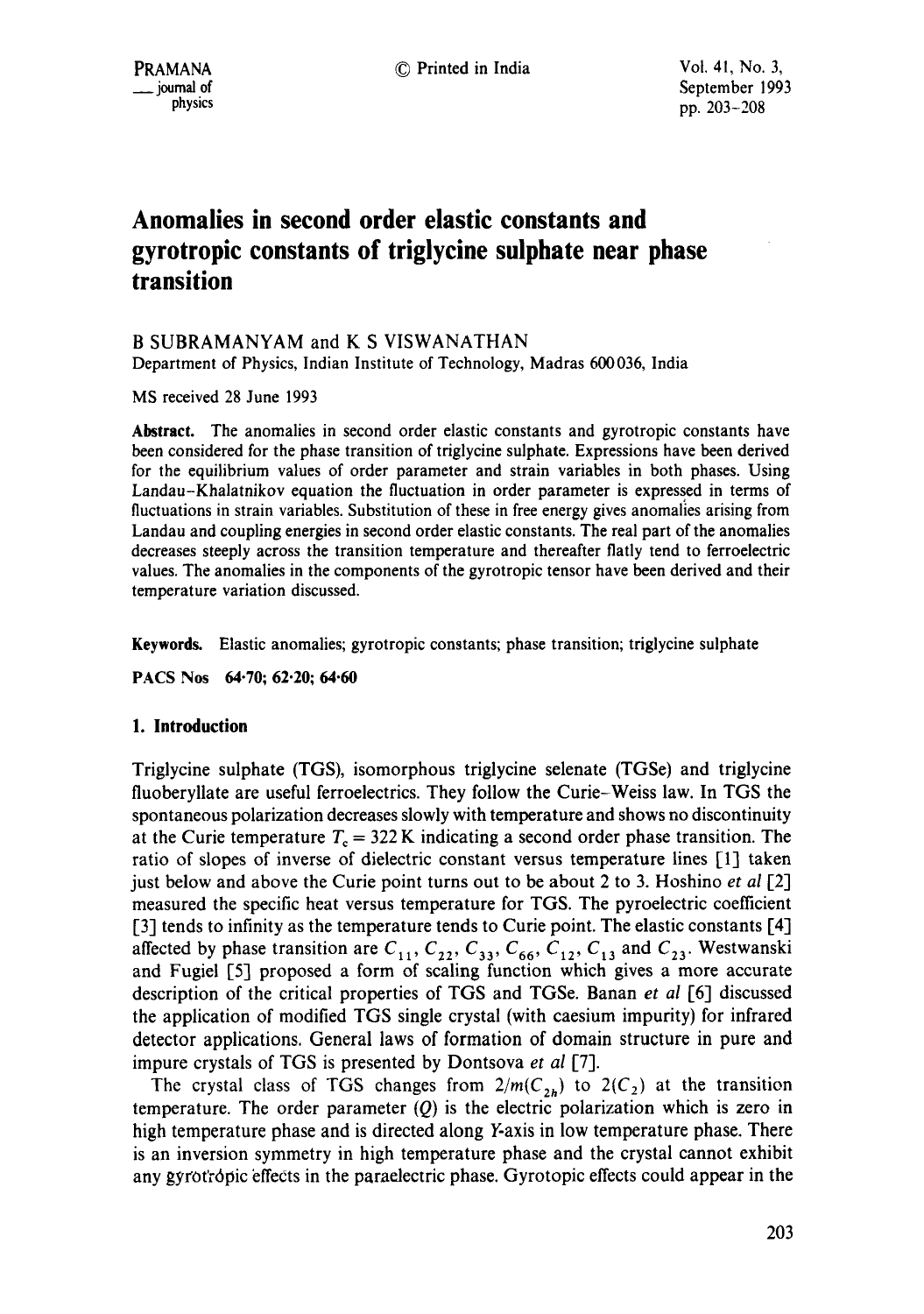#### *B Subramanyam and K S Viswanathan*

ferroelectric (low temperature) phase where this symmetry element is destroyed. When spatial dispersion is present in the system the elastic constant matrix [81 acquires the structure

$$
C_{ii}(\Omega k) = C_{ii}(\Omega) + id_{ii}(\Omega)k_1,
$$

where k denotes the wave vector and  $\Omega$  is the circular frequency of the acoustic wave. The gyrotropic constants  $d_{ijl}$  are components of a fifth rank tensor and satisfy the antisymmetry relations with respect to interchange of indices  $i$  and  $j$ . The number of gyrotropic constants for different classes of crystals has been worked out by Kumaraswamy and Krishnamurty [8].

In this paper we report the anomalies of TGS, near the phase transition in secondorder elastic (SOE) constants and gyrotropic constants within the framework of the Landau theory. It is only valid for the equilibrium properties and does not apply to non-equilibrium conditions. The Landau theory has been first applied to the case of barium titanate by Devonshire [9]. While the equilibrium values of strains and order parameter in low temperature phase can be obtained from the stability conditions, the fluctuation in the order parameter has been derived by an appeal to the Landau-Khalatnikov equation. In §2 we derive equilibrium values in both the paraelectric and ferroelectric phases and obtain an expression for the fluctuation in order parameter about the equilibrium value. In  $\S$  3 we derive expressions for the SOE anomalies and discuss their temperature variation. In § 4, gyrotropic anomalies are derived and their variation with temperature is discussed.

#### **2. Equilibrium values and fluctuations in order parameter**

The free energy of the crystal is the sum of (i) elastic energy  $F_{ela}$  (ii) the Landau energy  $F<sub>o</sub>$  (iii) the coupling energy  $F<sub>c</sub>$  between the order parameter and strains (iv) the gyrotropic energy  $F_{gc}$  involving order parameter, strains and the spatial derivatives of order parameter and strains

$$
F = F_{\text{ela}} + F_Q + F_C + F_{\text{gc}} = F_0 + F_{\text{gc}}.\tag{1}
$$

Since the gyrotropic energy term  $F_{\rm gc}$  is much smaller than  $F_{\rm C}$  we neglect it in calculating elastic anomalies and use  $F_{\text{gc}}$  only for phenomena relating to gyrotropic effects. The elastic energy for the monoclinic class is given by

$$
F_{ela} = \frac{1}{2} \sum_{ii} C_{ii} \eta_i^2 + C_{12} \eta_1 \eta_2 + C_{13} \eta_1 \eta_3
$$
  
+  $C_{16} \eta_1 \eta_6 + C_{23} \eta_2 \eta_3 + C_{26} \eta_2 \eta_6 + C_{36} \eta_3 \eta_6 + C_{56} \eta_5 \eta_6,$  (2)

where  $\eta_i(i = 1 \text{ to } 6)$  are the components of the strain tensor and  $C_{ii}$  are the elastic constants. In the Landau theory  $F<sub>o</sub>$  is a power series in the order parameter square that develops near a phase transition and is given by

$$
F_Q = \frac{1}{2}\alpha Q^2 + \frac{1}{4}\beta Q^4,\tag{3}
$$

where  $\alpha = \alpha'(T - T_c)$  and  $\alpha'$  and  $\beta$  are constants. The coupling energy  $F_c$  that couples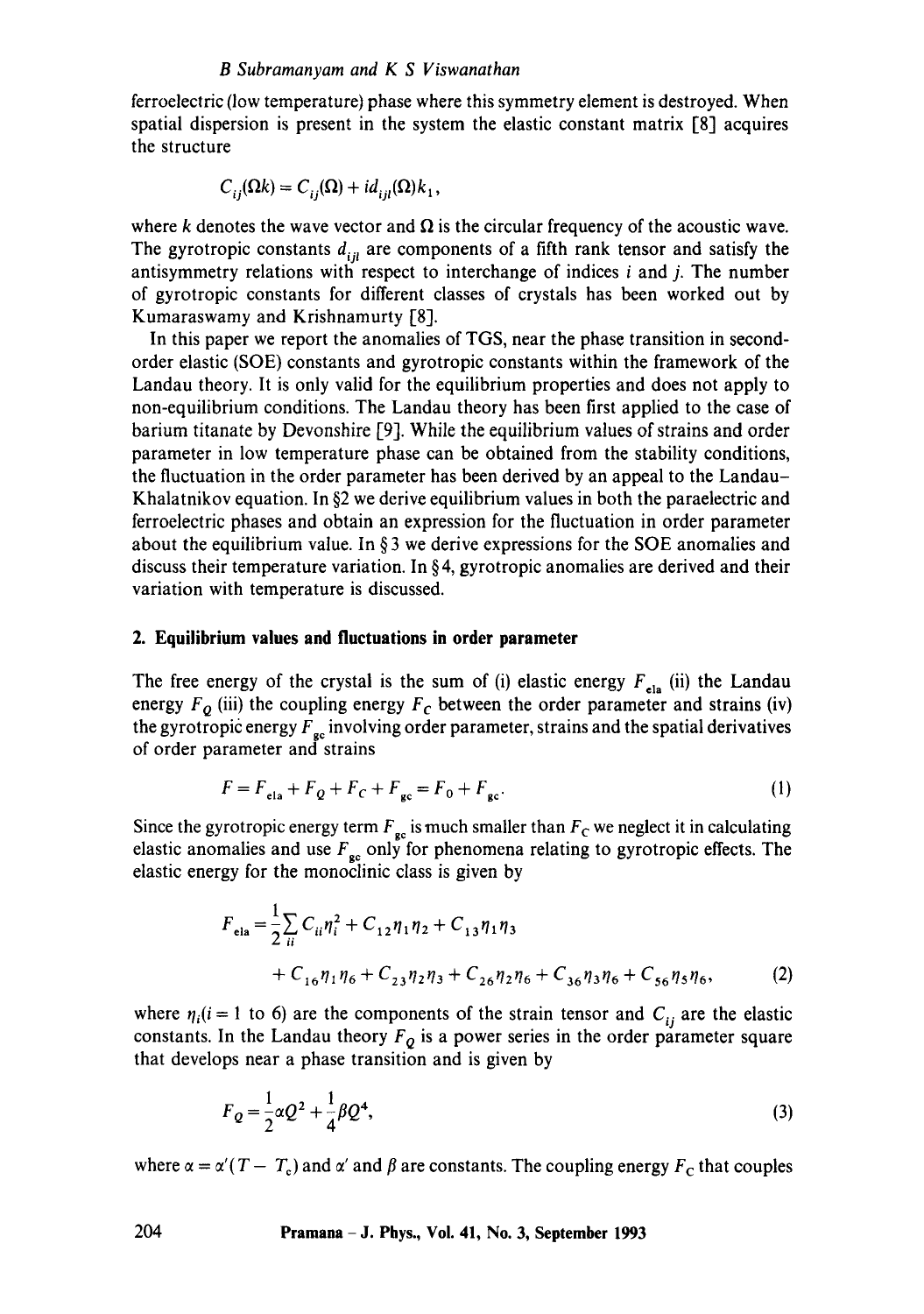the order parameter with strains is of the form

$$
F_C = Q^2(A_1\eta_1 + A_2\eta_2 + A_3\eta_3 + A_5\eta_5),
$$
\n(4)

where  $A_1$ ,  $A_2$ ,  $A_3$  and  $A_5$  are constants. It can be verified that the strains  $\eta_1$ ,  $\eta_2$ ,  $\eta_3$ ,  $\eta_4$  and  $\eta_5$  are invariant under the operations of all the elements of the group  $C_{2h}$ . Since  $Q \rightarrow -Q$  in this phase, these strain coefficients couple with  $Q^2 \cdot F_{gc}$  is of the form

$$
F_{\rm gc} = a_{4x} \left( Q \frac{\partial \eta_4}{\partial x} - \eta_4 \frac{\partial Q}{\partial x} \right) + a_{6x} \left( Q \frac{\partial \eta_6}{\partial x} - \eta_6 \frac{\partial Q}{\partial x} \right) + a_{4z} \left( Q \frac{\partial \eta_4}{\partial z} - \eta_4 \frac{\partial Q}{\partial z} \right) + a_{6z} \left( Q \frac{\partial \eta_6}{\partial z} - \eta_6 \frac{\partial Q}{\partial z} \right)
$$
(5)

where  $a_{4x}$ ,  $a_{6x}$ ,  $a_{4z}$  and  $a_{6z}$  are constants. It can again be verified that each of the term given in (5) is invariant under the symmetry group of the crystal in paraelectrical phase. The terms  $\eta_i(\partial Q/\partial x)$  in (5) ensures that the antisymmetric relation in gyrotropic constants is satisfied.

To get the equilibrium values of the order parameter and the strains in the two phases, we neglect  $F_{\rm gc}$  in comparison with other terms in F as it is of smaller order of magnitude. Using the stability conditions given by

$$
\frac{\partial F}{\partial Q} = 0 \quad \text{and} \quad \frac{\partial F}{\partial \eta_i} = 0 \ (i = 1 \text{ to } 6), \tag{6}
$$

it can be shown that the equilibrium values of the order parameter and strains in high temperature paraelectric phase ( $T > T_c$ ) are given by

$$
Q_0 = \eta_{i0} = 0 \quad \text{for} \quad (i = 1 \text{ to } 6). \tag{7}
$$

For the low temperature ferroelectric phase ( $T < T<sub>c</sub>$ ) the equilibrium values are

$$
Q_0^2 = \frac{\alpha}{(2X - \beta)}.\tag{8a}
$$

$$
\eta_{i0} = \frac{\Delta_i}{\Delta}(-Q_0^2) \quad \text{for} \quad (i = 1 \text{ to } 3 \text{ and } 6). \tag{8b}
$$

$$
\eta_{40} = A_5 C_{45} (C_{45}^2 - C_{44} C_{55})^{-1} (-Q_0^2).
$$
 (8c)

$$
\eta_{50} = A_5 C_{44} (C_{44} C_{55} C_{45}^2)^{-1} (-Q_0^2). \tag{8d}
$$

where

$$
X = \frac{A_1 \Delta_1 + A_2 \Delta_2 + A_3 \Delta_3}{\Delta} + \frac{A_5^2 C_{44}}{C_{44} C_{55} - C_{45}^2},
$$

and  $\Delta$  is the value of the determinant

$$
\Delta = \begin{vmatrix} C_{11} & C_{12} & C_{13} & C_{16} \\ C_{12} & C_{22} & C_{23} & C_{26} \\ C_{13} & C_{23} & C_{33} & C_{36} \\ C_{16} & C_{26} & C_{36} & C_{66} \end{vmatrix}
$$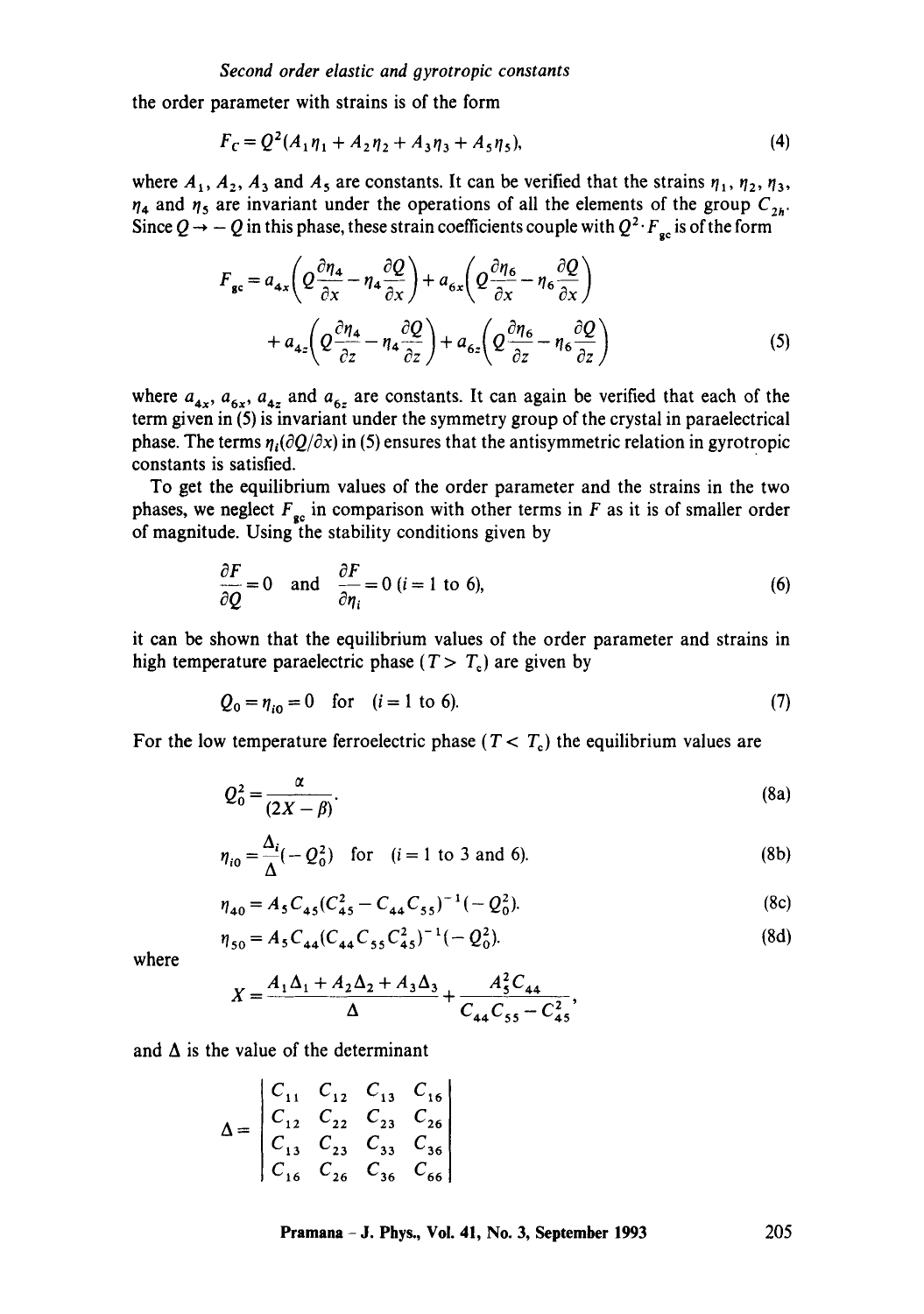#### *B Subramanyam and K S Viswanathan*

 $\Delta_1$ ,  $\Delta_2$ ,  $\Delta_3$  and  $\Delta_6$  are obtained by replacing 1st, 2nd, 3rd and 4th columns of  $\Delta$  by the column  $(A_1A_2A_30)$  respectively.

The Landau–Khalatnikov equation expresses the fact that the regression  $(dQ/dt)$ of the order parameter fluctuation towards equilibrium is proportional to the thermodynamic restoring force  $(\partial F/\partial Q)$ .

$$
\dot{Q} = \frac{-1}{\mu} \frac{\partial F}{\partial Q} \tag{9}
$$

where  $\mu$  is the viscosity coefficient. Let us write  $Q = Q_0 + Q^*$  and  $\eta_i = \eta_{i0} + \eta_i^*$  where  $Q^*$  and  $\eta_i^*$  (i = 1 to 6) represent the fluctuations in the values of Q and  $\eta_i$  respectively. By expanding  $(\partial F/\partial Q)$  about the equilibrium values of Q and strain variables and ignoring higher order terms we have

$$
\frac{\partial F}{\partial Q} = \left(\frac{\partial F}{\partial Q}\right)_0 + \left(\frac{\partial^2 F}{\partial Q^2}\right)_0 Q^* + \sum_i \left(\frac{\partial^2 F}{\partial Q \partial \eta_i}\right)_0 \eta_i^* \tag{10}
$$

By setting  $Q^* = \exp(i\Omega t)$  and substituting (10) in (9) we get the fluctuation in order parameter as

$$
Q^* = -(2X - \beta)^{1/2} (\alpha \beta)^{-1/2} (1 + i\Omega \tau)^{-1} \sum A_i \eta_i^* \tag{11}
$$

*i* takes values from 1 to 3 and 5. The relaxation time  $\tau = \mu(\partial F^2/\partial Q^2)_0^{-1}$ . Equation (11) shows that  $Q^*$  is a linear function of the strain variables to a first order of approximation.

#### **3. Second order elastic anomalies**

Substituting  $Q = Q_0 + Q^*$  and  $\eta_i = \eta_{i0} + \eta_i^*$  in the expression for  $F_0$  and considering only. terms quadratic in strain variables we get

$$
F_2 = \frac{1}{2} \sum C_{ij}^* \eta_i^* \eta_j^* = \frac{1}{2} \sum C_{ij} \eta_i^* \eta_j^* + \Delta F_2,
$$

where

$$
\Delta F_2 = \sum \frac{1}{2} \Delta C_{ij}^* \eta_i^* \eta_j^*,
$$
  
=  $\sum A_i A_j \eta_i^* \eta_j^* [\beta^{-1} (1 + i\Omega \tau)^{-2} - 2\beta^{-1} (1 + i\Omega \tau)^{-1}].$  (12)

i and j take values 1 to 3 and 5.

The existence of anomalies in the SOE constants shows that the velocity of elastic waves undergo a change during phase transition, and further the waves are attenuated as  $\Delta C_{ii}^*$  are complex. The real part of  $\Delta C_{ii}^*$  is given by

$$
Re(\Delta C_{ij}^*) = \frac{-2}{\beta} (1 + 3\Omega^2 \tau^2)(1 + \Omega^2 \tau^2)^{-2} A_i A_j.
$$
 (13)

**i and j** takes values **1, 2, 3 and 5.** 

The temperature variation of  $\tau$  is given by Lemanov as [10]

$$
\tau = \frac{\tau_0}{T - T_c},\tag{14}
$$

**206 Pramana- J. Phys., Voi. 41, No. 3, September 1993**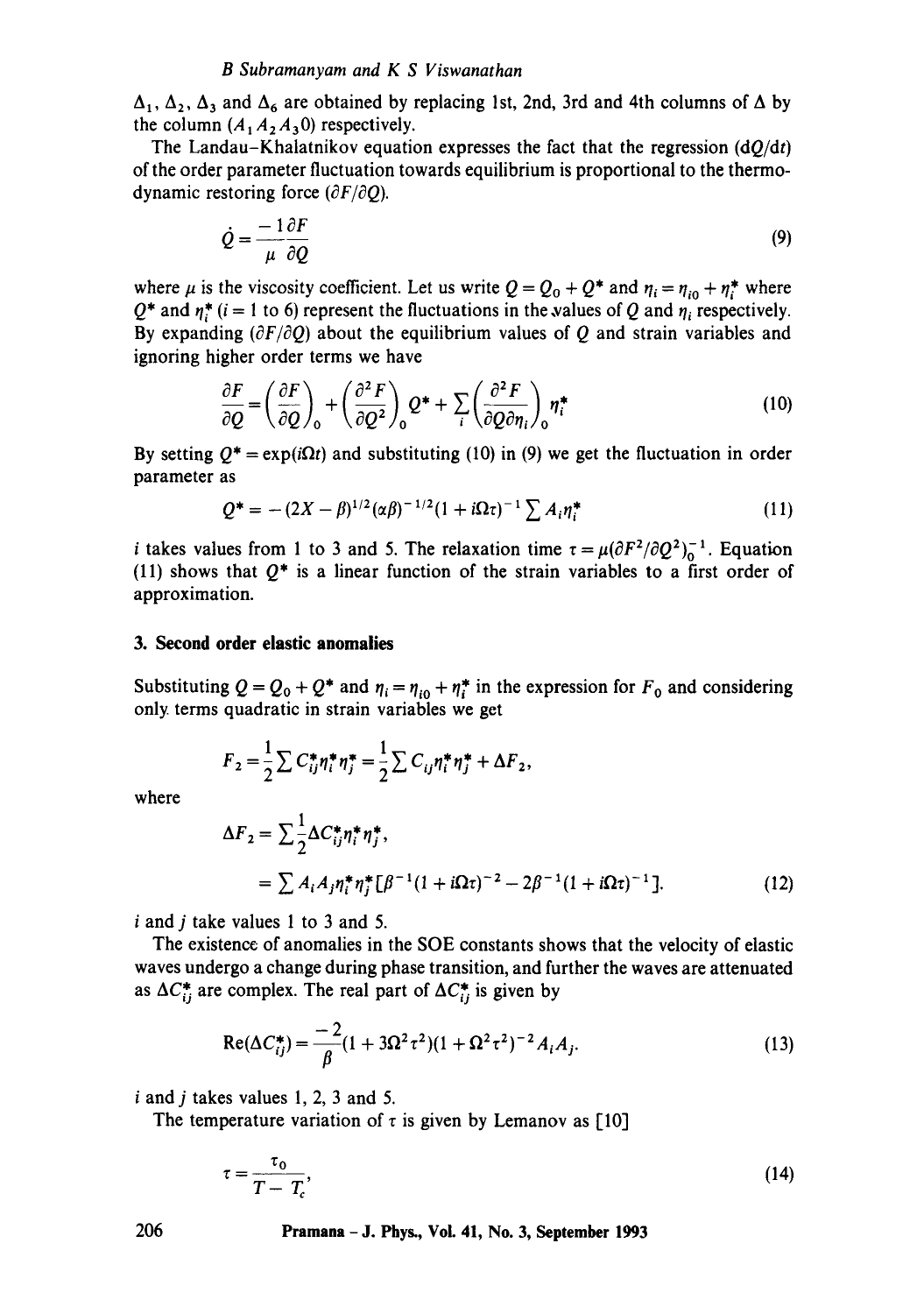with  $\tau_0 = 10^{-11}$  sK. For numerical calculations we shall choose the experimental value of  $\Omega = 10^9$ s<sup>-1</sup>. At the transition temperature  $T = T_c \Omega \tau \rightarrow \infty$  so that  $R(\Delta C^*_{ii})= 0$ . Next  $\Omega \tau$  reaches the value of unity when  $T_c - T = \Omega \tau_0 = 10^{-2}$ . For this value as well as for  $\tau=0$  we find that

$$
Re(\Delta C_{ii}^*) = -2\beta^{-1} A_i A_i.
$$
 (15)

Again the stationary values of the anomalies are reached when  $\Omega \tau = 1/\sqrt{3}$  and for this value

$$
\operatorname{Re}(\Delta C_{ij}^*) = \frac{-9}{4\beta} A_i A_j. \tag{16}
$$

With the above numerical values, we notice that the SOE constants have uniform value in the paraelectric state, fall steeply within a range of order  $10^{-2}$ K to the value  $(-9/4\beta)A_iA_j$  and reach asymptotic value of  $(-2/\beta)A_iA_j$  within a range of  $10^{-1}$ K.

#### **4. Gyrotropic anomalies**

The high temperature (paraelectric) phase has inversion symmetry, hence all  $d_{ijl}$  are zero in this phase. In the low temperature (ferroelectric) phase inversion symmetry is absent and gyrotropic constants arise from the coupling of order parameter with the spatial derivatives of strain and order parameter. We can express  $F_{gc}$  in the form

$$
F_{\rm gc} = \sum_{ijl} d_{ijl} \eta_i^* \frac{\partial \eta_i^*}{\partial x_i}.
$$
 (17)

The gyrotopic anomalies are then given by

$$
\Delta d_{ijl}^* = d_{ijl} = \frac{\partial^2 F_{\text{gc}}}{\partial \eta_i^* (\partial \eta_j^* / \partial x_l)}.
$$
\n(18)

Substituting the value of  $Q^*$  in the expression for  $F_{\alpha}$  we can identify all the gyrotropic anomalies. The anomalies are:

$$
d_{i+1} = dA_i a_{4x},\tag{19a}
$$

$$
d_{i61} = dA_i a_{6x},\tag{19b}
$$

$$
d_{i43} = dA_i a_{42},\tag{19c}
$$

$$
d_{i63} = dA_i a_{6z}.\tag{19d}
$$

where  $d$  is given by

$$
d = -(2X - \beta)^{-1/2} (\alpha \beta^2)^{-1/2} (1 + i\Omega \tau)^{-1}.
$$
 (20)

In eqs (19a) to (19d)  $i = 1$  to 3 and 5 so that the anomalies are present in 16 gyrotropic constants. The gyrotropic anomalies are complex, temperature dependent and characterized by  $d_{ij} = -d_{ij}$ . We can see from (19) and (20) that the gyrotropic anomalies are proportional to  $[(T-T_c)^{1/2}(1+i\Omega\tau)]^{-1}$ . The real part of the anomalies are proportional to  $(T-T_e)^{3/2}\left[(T-T_e)^2+\Omega^2\tau_0^2\right]^{-1}$ . At  $T=T_e$  the